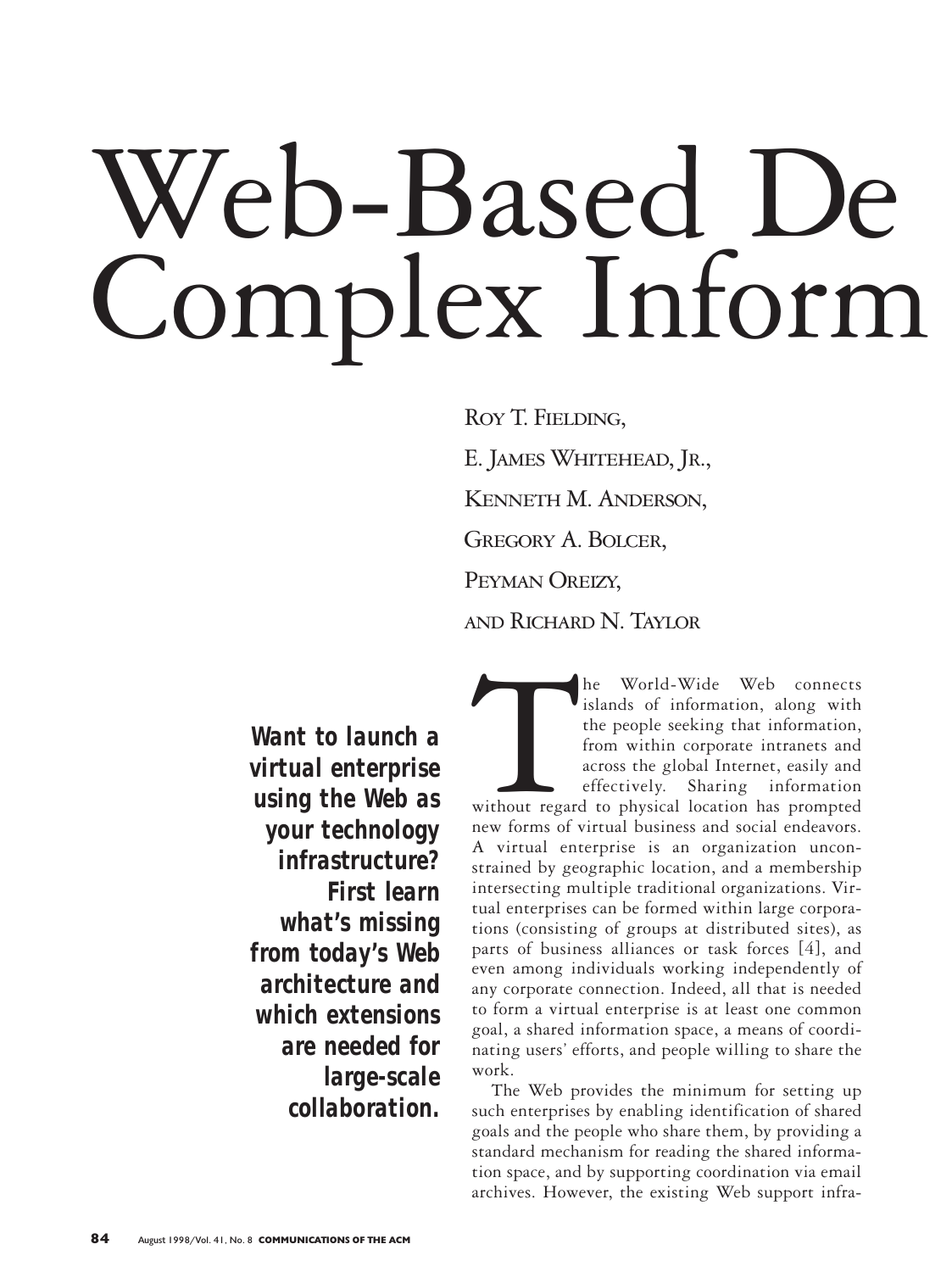# velopment of ation Products

structure requires specialized software installation and nonstandard interfaces, and remains paltry in regard to remote authoring and task coordination. Our purpose here and in our work at the University of California, Irvine, is to identify those aspects of the Web infrastructure that need improvement and recommend specific ways to improve them in order to realize the Web's full potential for all forms of virtual enterprise.

A typical goal for virtual enterprises is development and maintenance of a complex information product we define as a highly interconnected and interdependent package of information. Example information products include a gourmet recipe collection, a book or journal article with multiple authors, an advertising campaign, or the technical documentation for some other complex product, such as a maintenance manual for an airplane built from components manufactured around the globe. Although the focus of our research and of this article is the example of a software engineering product, the lessons described and the solutions suggested are applicable to all forms of complex information products and thus are usable in all forms of virtual enterprise for which an information product is a goal.

## **Software Engineering As a Virtual Enterprise**

Software engineering is fundamentally about the production and maintenance of complex information products. The Web has the potential for providing the infrastructure of a global software engineering environment, seamlessly supporting evolution of a software product from concept through implementation, deployment, and long-term maintenance, regardless of location or number of people involved. Such an environment supports the addition, subtraction, and migration of participants in the software process without requiring changes to the infrastructure, thus limiting the effect of changes on the project as a whole and providing a continuous source of information for users of the software products. Such an environment is precisely what is needed to support the communication and coordination of a virtual enterprise, particularly when the enterprise focuses on creating a complex information product.

The full benefit of a Web-based enterprise is not apparent until one considers the options available at each point in the product development process. The exchange of ideas and the encouragement of participants can involve colleagues around the world. Notes, diagrams, and sketches are available to any-

| Goal                                                      | Enabling technology missing from the Web                                                                                              | Table L.                                                                                                  |
|-----------------------------------------------------------|---------------------------------------------------------------------------------------------------------------------------------------|-----------------------------------------------------------------------------------------------------------|
| Linking all artifacts and processes<br>(people and tasks) | Links as first-class objects and a client architecture for hypermedia<br>communication between viewers of a multitude of data formats | Virtual<br>organization<br>goals and<br>related<br>supporting<br>technology<br>currently<br>not available |
| Flexible interaction model and<br>hypermedia services     | Component-based client architecture with hypermedia workspace<br>manager and data-specific handlers; notification services            |                                                                                                           |
| Distributed annotation                                    | Remote linking and links as first-class objects                                                                                       |                                                                                                           |
| Visibility of artifacts over time                         | Versioning of resources                                                                                                               |                                                                                                           |
| Distributed authoring                                     | Remote locking, linking, access control, and versioning of resources                                                                  |                                                                                                           |
| Distributed coordination and<br>change management         | All of the above                                                                                                                      | from the Web                                                                                              |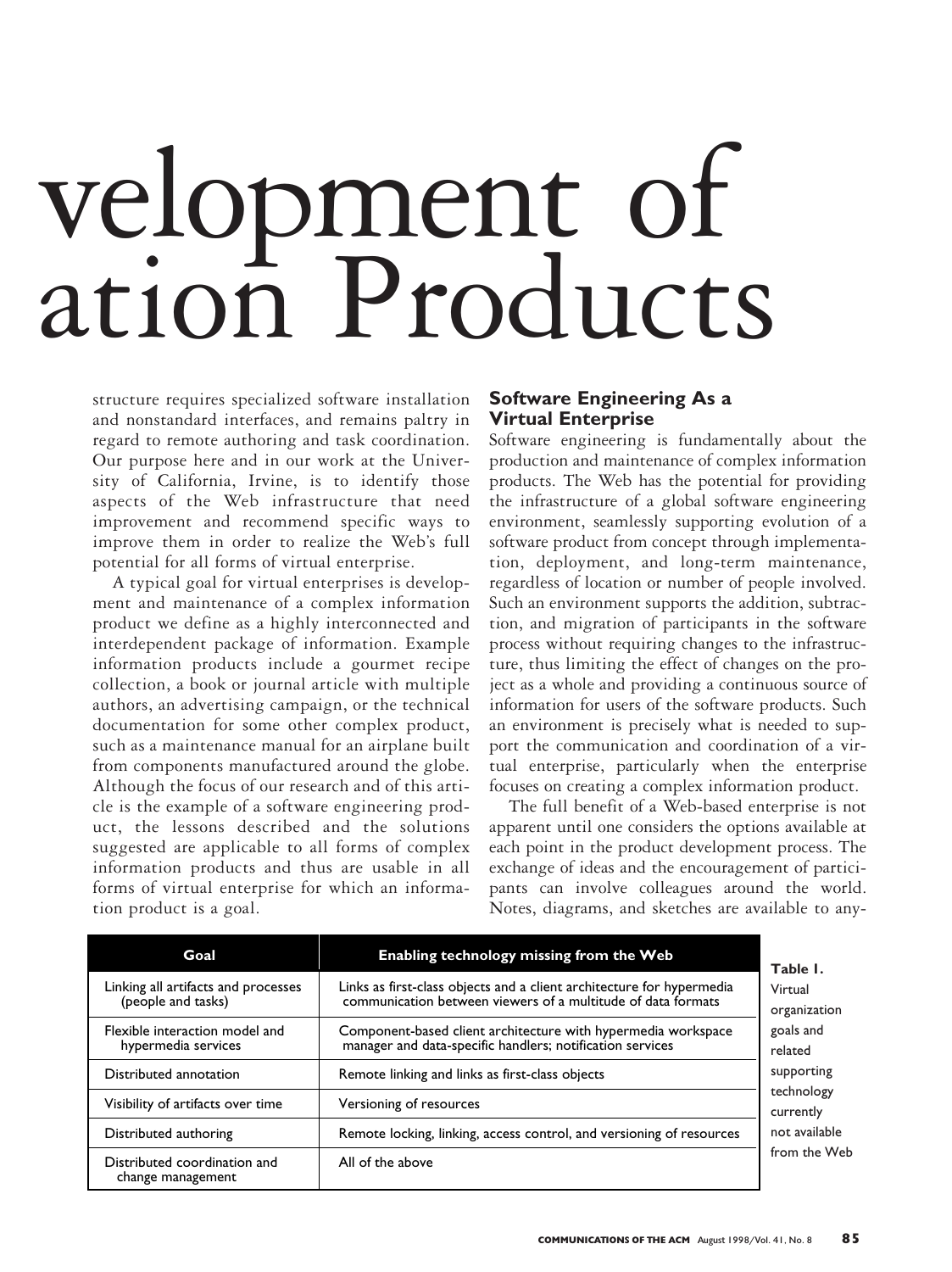one within the enterprise and accessible anytime, so consideration of their value is not limited to meetings with their authors. All project materials can be examined, searched, and edited online; other benefits include automated support for versioning (retrieval of older editions of an artifact), establishment of hypermedia relationships among work products and people and tasks, and the ability to track the related dependencies as they change over time. Plans, designs, specifications, and code can be located and reused, partly or completely, from earlier projects. Finally, end users are not left out of the

process; they can contribute directly to development, limited only by the access restrictions assigned by the development organization.

An example of how the Web can help software engineering projects is the Apache Hypertext Transfer Protocol (HTTP) server project [7], founded in 1995 by a group of Webmasters to ensure the continued development of a freely available server implementation of HTTP [6]. Starting with a core group of eight volunteers, the Apache server has been iteratively designed and developed as a collaborative project, using only email and the Web for project communication and coordination and product distribution. The Apache server is now running on more than 50% of all Internet Web sites (more than 1 million hosts), competing successfully against multi-

billion-dollar corporations. However, the Apache Group collaborates effectively across the Internet because the people involved are all Webmasters experts in network administration, installation of new software, and communication via email, FTP, and HTTP—and thus do their own tool integration and coordination work, which is beyond the abilities of most developers. However, the Apache Group has encountered obstacles it has had to work around manually, resulting in frustration and delays. Our goal is to make the technology for remote collaboration and coordination a standard part of the Web

infrastructure, so the Web itself becomes an environment for global software engineering and virtual enterprises in general, and thus the ability to work within a virtual enterprise will always be available on a user's desktop. Table 1 summarizes the changes we recommend for the Web infrastructure and the opportunities they would make possible.

### **First-Class Links**

The core design consideration of any hypermedia system is how it models relationships as links [8]. The Web today defines links according to the media

Our goal is to defined is to the technology for remote<br>collaboration and coordination a<br>standard part of the Web infrastructure. rastru<br>ture. Our goal is to make the technology for remote collaboration and coordination a standard part of the Web infrastructure.

type of each node (document), with HTML being the dominant media type. Links in HTML are unidirectional and embedded directly within a document's markup. This approach is the simplest method for implementing links, and since the links are distributed with each document, it performs well in terms of scalability and disconnected operation. However, the embedded link model generally hinders the ability to perform link maintenance and prevents the creation of links over documents that are read-only or in a data type not hypermedia-aware.

Link maintenance is a primary concern for distributed hypermedia systems like the Web, in which the nodes being linked may be owned and changed independently of the nodes linking to them.

If the destination of a link is moved or deleted, the source becomes a dangling link until it is updated. In response to this problem, site management tools like MOMspider [5] aid Webmasters in maintaining anchor references. Unfortunately, these tools are hindered in their support for intersite management due to the lack of standard mechanisms for notifying remote sites about changes to local sites and by their inability to directly edit the source documents to update the links automatically.

Open hypermedia systems have demonstrated that making links first-class objects—separating the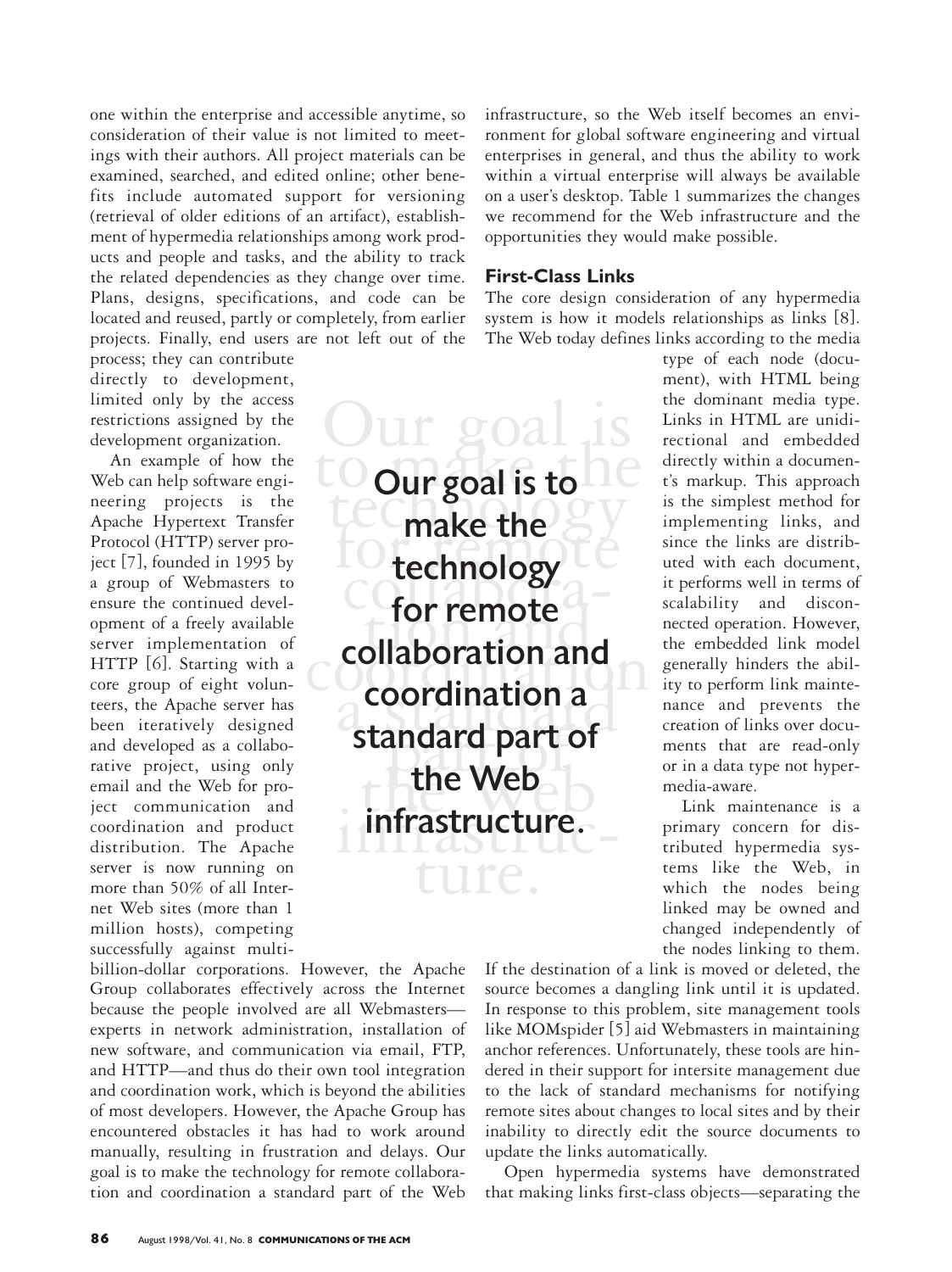link definitions from the hypermedia content and providing an interface for link manipulation—solves many of these problems. The separation provided by this approach allows the links and anchors of a complex information product to be manipulated and analyzed more easily. Changes to these structures can be made independently of changes to hypermedia content, because they are stored separately, and the external representation allows related nodes to be updated automatically. In addition, this separation enables creation of anchors and links in existing documents, even when access to these documents is read-only. Annotation is readily supported by this approach, because making an annotation is equivalent to defining a link from an area of an existing document to a separate note. Likewise, the link server interface makes it easier for tools to automatically generate overviews of hypermedia content and guided tours. First-class links are typically modeled as sets, enabling links with more than a single destination (*n*-ary links). Furthermore, typing can be applied to links, allowing a variety of relationships to be defined with distinct run-time semantics and the ability to search for specific link types.

However, separating links from hypermedia content has drawbacks. Access to the external links becomes dependent on a particular link server (in which the links are stored), and disconnected operation is not possible without copying the associated external links to a local link server. Attempting to maximize the availability of links leads to scalability problems due to the potential desire of Webmasters to centralize control over shared sets of external links and the need for distributed link servers to be aware of each other and to communicate updates. Furthermore, any change to the hypermedia content made by non-hypermedia-aware tools will result in the same dangling-link problems as in the Web, if not worse problems due to the loss of consistency between content and the separate anchor specifications. However, the value of the features enabled by first-class links far exceeds their risks. An appropriate hybrid design would enable first-class links without adversely affecting existing Web content and embedded links.

Several approaches augment Web applications with first-class links [1]. For example, clients could be modified to access an open-hypermedia-system service in parallel with each Web request. Alternatively, each Web request could be filtered through a link server using HTTP's proxy support, as demonstrated by Microcosm [3] and OzWeb [9], allowing the link server to dynamically wrap or embed firstclass links within the normal HTTP response. However, these methods are inefficient, motivated primarily by the desire of open hypermedia systems to work with existing Web clients and servers. A more drastic approach is to replace the Web protocols entirely, as has been done with Hyper-G [11], and provide substandard interfaces to clients using the older protocols. The best, approach over the long term is to use HTTP's existing extensibility mechanisms and incorporate the ability to identify link servers and transfer first-class links directly within the standard protocol, enabling future Web applications to take full advantage of these abilities without requiring a separate interface for older applications.

### **Notification**

HTTP, the Web's primary information transfer protocol, is based on a strict client/server model. A typical HTTP server waits for client requests, locates the requested resource, applies the requested method to that resource, and sends the response back to the client. Although this model of communication scales well for simple retrieval tasks, it is not sufficient for the complex interactions in software engineering (or in any collaborative work process). A change in one resource often necessitates other changes to maintain dependencies between resources. In a strict client/server model, the client has to poll the server for changes to a resource, but polling is extremely inefficient when the resource space is large or when changes are infrequent. Needed is a means for clients to register interest in a resource and for servers to supply a notification when the resource changes.

Notification is not an entirely new concept for the Web; third-party services monitor a given resource (usually by periodic polling) and send email as notification when the resource changes. However, registering for such services is a manual process, as is receipt and processing of the email responses. These services improve efficiency only in terms of reducing the number of clients performing the polling; the Web needs greater flexibility in terms of the client specifying the protocol and message format of the notification, since the message granularity and delivery requirements vary by type of application and frequency of change.

Support for notifications could be added within the HTTP protocol as a form of first-class link. A server supporting notification could observe a change to the resource, check the resource for links of type "notify," and post a notification message to the link's destination (identified by a URL) in a format indicated by the link attributes. Notification is therefore enabled once support for remote link authoring services is added to the Web.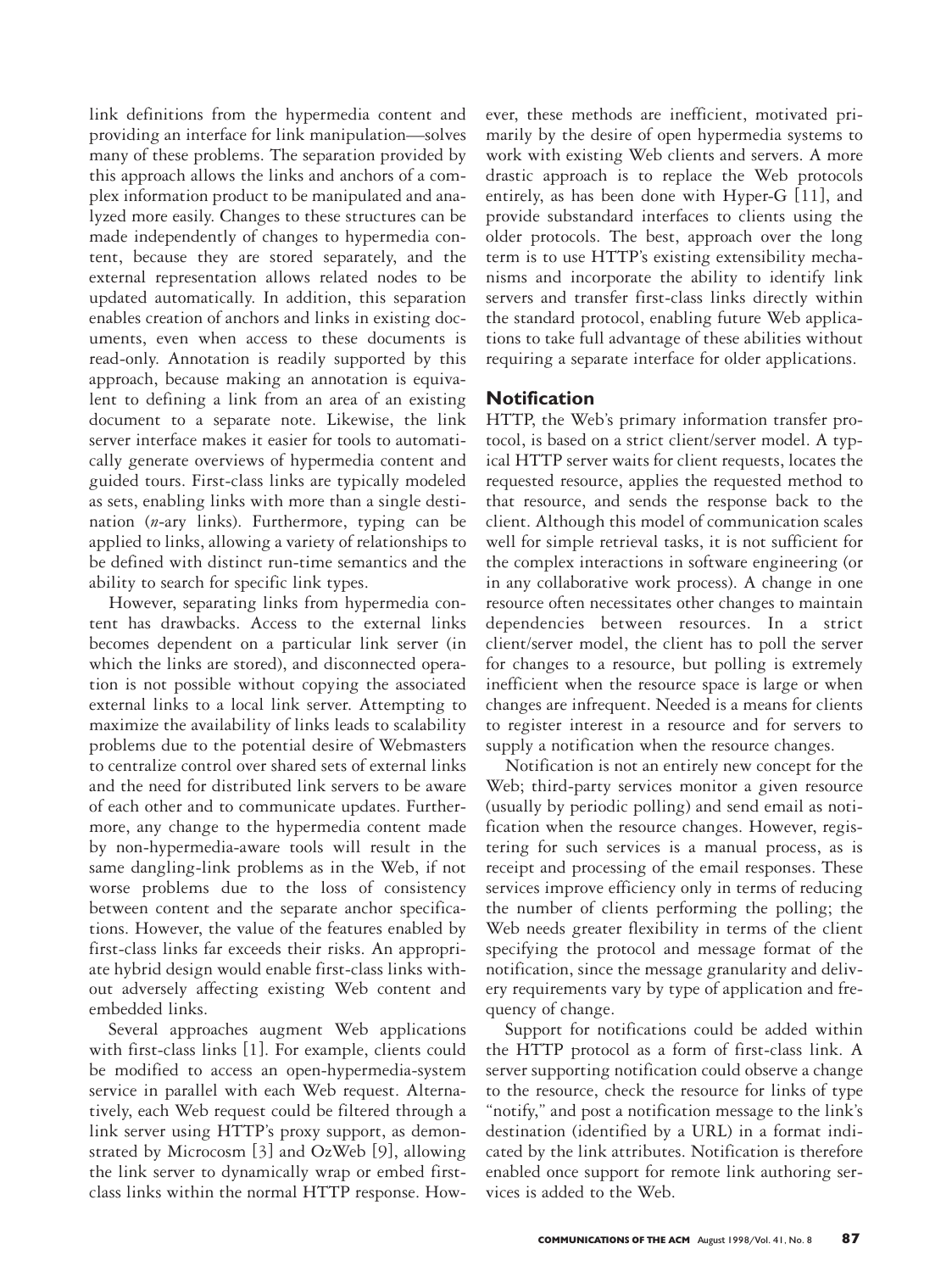### **Client Architecture**

Software engineering involves a multitude of specialized data formats—source code, specifications, test results, project plans, design diagrams, and more—each introducing important relationships and dependencies within an overall project. One of our goals is to be able to manipulate all of this data as hypermedia, including adding anchors and linking relationships to the objects represented within each data type, rather than to just an overlay of a particular rendition of that data. We need data-specific handlers (viewers, editors, and other tools) with equal access to hypermedia functionality, allowing

modes of interaction that take advantage of the properties of each particular data type.

One example of how data-specific handlers can improve hypermedia functionality is by enabling implicit links derived from the nature of an artifact rather than being explicitly defined by an anchor or external link specification. For example, if a program is written in the C programming language and we have an indexed hypertext language reference manual for C, there is an implicit relationship between every C keyword and operator in the program and its corresponding definition in the language

reference manual (LRM). While it is possible to explicitly instantiate every one of these relationships as an independent link, it is more efficient to define the abstract relationship

{ keyword } —> http://site/LRM?keyword

and allow the actual link to be calculated only when invoked by the user. Other implicit links commonly found in source code include *def*inition-*use* relationships, begin-end bracketing, and next-statement jumps, each of which can be calculated by a viewer with knowledge of the source code language similar to that of a compiler.

The core The core design – also the core design<br>Suconsideration of any hypermedia- $\frac{1}{\pi}$  system is how  $t \in$  it models<br>relationships relationships<br> **1** as links. relationships<br>as links. any hypermedia it models as links.

Current Web clients use a number of mechanisms to allow hypermedia interaction with data formats other than HTML. The most basic is the media-type handler (sometimes called the mimecap interface) consisting of a program to execute when a particular data type is retrieved. Although media-type handlers are the basis for most solutions, it does not by itself include any hypermedia-aware interface, and thus the handler has to invoke an additional interface to do anything more than act as a read-only window. Current forms of this additional hypermedia interface include the Inter-Client Communication Protocol (ICCP) and the Netscape plug-in mecha-

> nism. Though useful, these interfaces do not support the full range of hypermedia functionality and require the constant presence of the primary browser application.

**Coordinated tool interaction and the hypermedia workspace.** Another mechanism for data-specific handlers involves applets that supply the rendering and manipulation code for a specific data type. Although applets often provide a hypermedia interface, these interfaces are secluded from the overall hypermedia workspace for security reasons, and thus two or more applets are generally prevented from cooperating on a single task. Applets need to be able to register interfaces restricted to safe interactions, so the security constraints of a given application are enforced with greater precision than a blanket prohibition.

The Web client architecture has traditionally been dominated by the monolithic browser, a huge application acting as window manager, hypermedia viewer, network request controller, and manager of user preferences, bookmarks, and history. It is difficult for anyone to introduce new functions to such an architecture, particularly for the multitude of data-specific handlers needed for software engineering. The client architecture has to be replaced by an architecture consisting of a dynamic collection of small, communicating applications, similar to the way Apple Computer's Cyberdog client consists of a collection of OpenDoc components. However, lacking today is the glue—the interface specifications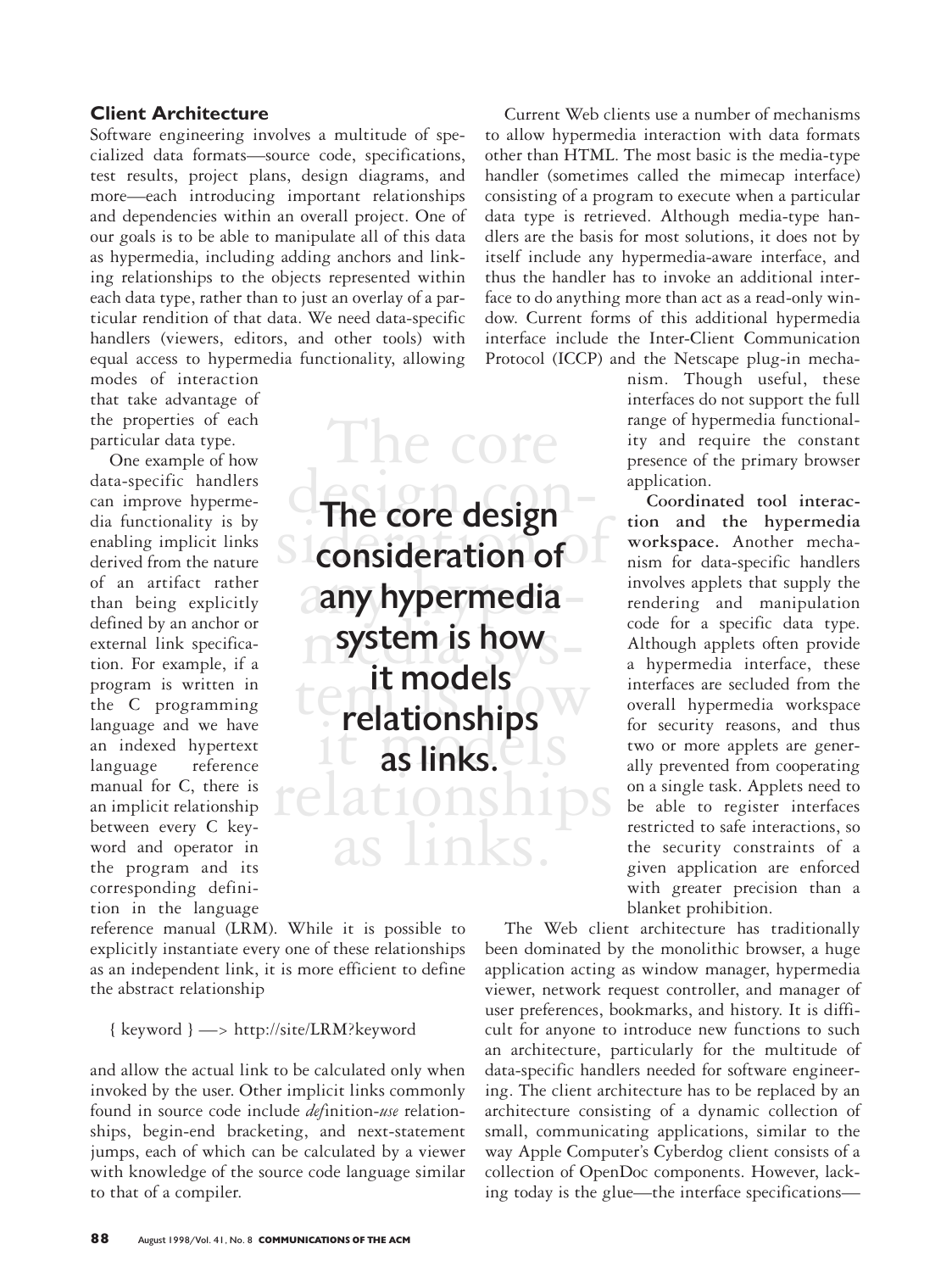that can hold these components together to form a consistent hypermedia workspace.

Software engineers use a diverse collection of tools to support their activities, including editors, debuggers, version control systems, and static and dynamic analyzers, that are not always operated in isolation; rather, multiple tools are used together to solve a particular task. However, tool coordination frequently lacks an interface mechanism. Current monolithic browsers serve that function internally but only within the limited scope of their original design. The problem is that in order to provide for more flexible and extensible clients, the components of the client need to be independent, yet they cannot work effectively as a hypermedia workspace unless something unifies their behavior in response to hypermedia events and user actions. In other words, a hypermedia workspace manager has to provide a standard set of services that components can access to register handlers and initiate external hypermedia events.

For example, consider the communication patterns of cooperating code editor, design viewer, and run-time debugger tools. When executing, the runtime debugger acts as a traversal engine; the link being traversed is the implicit one between a completed code statement and the next statement as determined by the program control flow. Each of these traversals can be viewed as a hypermedia event, and the code editor and the design viewer can both register interest in these events, perhaps with differing granularity, in much the same way a hypertext history-mapping tool registers interest in the traversals of a typical browser. Likewise, the user may wish to set a breakpoint by selecting a module in the design viewer or a statement in the code viewer. Such complex interaction is possible only in a hypermedia-based software environment if the component architecture does not artificially constrain the hypermedia interface to actions typical of traditional browser applications.

## **Distributed Authoring and Versioning**

An essential element differentiating a virtual enterprise from a traditional organization is the likelihood that the participants are distributed across multiple, remote locations. Likewise, all virtual enterprises need at least one shared information space—for recording decisions, exchanging ideas, and storing work products. If the participants are distributed, they need a mechanism for distributed write-access to the shared space. Even when the enterprise begins as a local project, the advantage of a system supporting later distribution is that the participants do not need to change their working environment if the project expands later. This scalability from local to remote use is a notable advantage for virtual enterprises engaged in software engineering, since a successful software product is almost always used beyond the original development team, and it is often difficult to determine just how successful a product will be before much of the original design information is lost.

HTTP provides the bare essentials for distributed authoring of a virtual organization's Webbased content, with its PUT (write a resource) method and entity tags [7]. Unfortunately, these abilities do not represent the complete set of features required by users when performing distributed authoring. Existing HTML authoring tools supporting a remote "publish" operation often use custom extensions to HTTP or a manually operated Common Gateway Interface (CGI, a standard for running external programs from a Web HTTP server) to meet their needs. To date, the vast majority of authoring practices assume direct access (typically via a file system) to the underlying storage medium for Web content. When direct access is not available, as in remote authoring, many of the Web's innate weaknesses become evident, including the inability to version a resource, get a directory listing, make a new directory, copy or move a resource, set attributes, or create relationships between resources.

**Authentication and access control.** A prerequisite to enabling distributed authoring and versioning is the ability to perform authentication, by which the recipient of a message verifies the identity of the sender (both as an individual and in terms of his or her group memberships), and access control, which associates a request for the particular resource that is the object of the request with the people allowed to make that type of request. The Web provides some weak forms of authentication suitable only for a controlled network environment; access control is generally defined within the internal configuration of Web servers. We hope that stronger forms of authentication will be developed and adopted by the general Web community. (Many solutions have already been proposed.) Once authentication is enabled, remote authoring of access control configurations will also be possible.

**Locking.** A common problem with remote authoring, called the lost update problem, occurs when two people collaborating on a single document overwrite each other's work in successive requests. One solution is to temporarily exclude access to a resource; if a resource is to be edited, the author first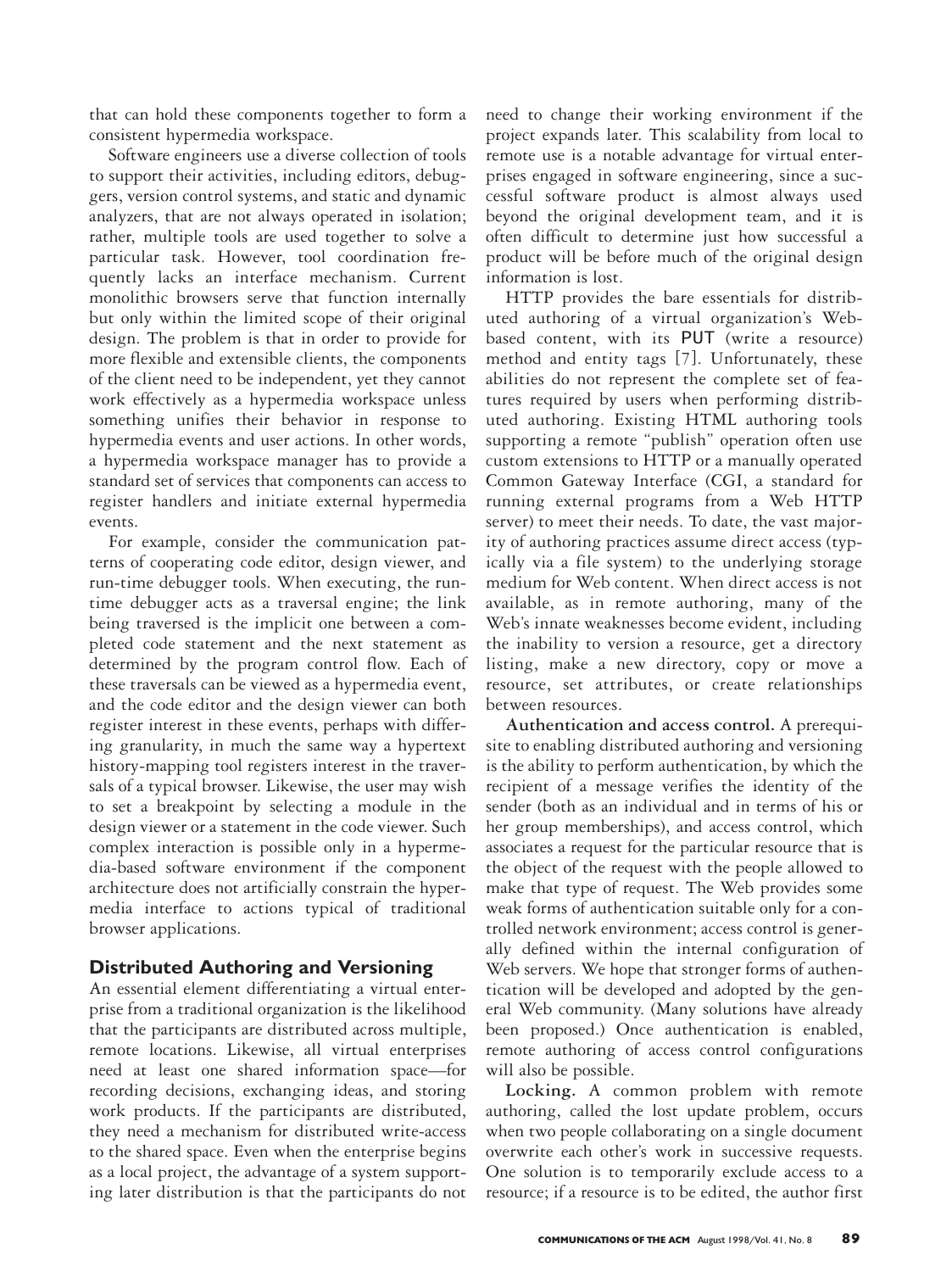requests a write lock, thus preventing others from writing to the same resource. Such long-term pessimistic locking necessitates the ability to query a resource for its current locks and provides a means for lock management. An alternative solution, called short-term optimistic locking, is to copy the resource(s) being edited to a separate workspace, perform the editing within that workspace, and then lock the resource during the short period required to commit all the changes at once. Both solutions require verification that the resource has not changed during editing, as well as the ability to obtain a write-lock during the period between the beginning of the verification process and the completion of the edits.

**Versioning.** The Web today supports only one version of a document—the current one. However, saving and retrieving past versions of a document are critical in software development. The ability to store and access previous document versions, retrieve the history of a document, branch and merge revision paths, annotate document revisions with comments about the changes, and retrieve information about the differences among document versions are all useful in any shared information space, and thus for any virtual enterprise.

**Collections.** The Web today gives inadequate support for collections, or groupings, of related resources. Collections can be used to organize the resource namespace, automate guided tours through a set of resources,

represent version histories, and enable moving, copying, and deletion of multiple resources in a single action. An immediate need for collections is in remote authoring applications requiring support for a Save As... dialog box providing a list of the current contents of a hierarchical region of the resource namespace in much the same way a file system directory provides a list of filenames. Collections of resources on the Web would not be limited to operating system directories, a single resource might belong to multiple collections, and a collection could include resources from multiple sites.

**Copy and move.** File systems, configuration management systems, and document management systems all permit users to copy documents and change document names without altering their contents. There are compelling reasons for the incorporation of this functionality into the Web as well. A copy function can be used to duplicate a document before a modification sequence is started. A move function allows expansion of naming conventions as a project grows. Names acceptable for a small set of documents are often too informal for a larger set; a move function bridges the old and new naming schemes. While these operations could be supported by the Web as it is today by loading and resaving the contents of a document, this loading and resaving operation is extremely inefficient for large documents and recursive copies (such as copying a URL

hierarchy).

**Metadata.** Resources on the Web consist of both data representations and metadata, or information describing the attributes of the representations. Although HTTP supports the transfer of metadata as message header fields, distributed authoring has to be able to create, modify, and delete metadata. Providing simple attribute-value pairs would allow the recording of many valuable aspects of a document (such as author, title, subject, organization, and keywords). These attributes have many uses, including support for searches on attribute contents and creation of catalog entries as placeholders for documents not yet available in electronic form. In addition, first-class links and externally

specified anchors are most naturally implemented as metadata within HTTP, so distributed authoring of first-class links requires the same distributed authoring of metadata.

All of these enhancements to HTTP and the Web infrastructure are being pursued through the Internet Engineering Task Force's working group on World-Wide Web Distributed Authoring and Versioning (see www.ics.uci.edu/pub/ietf/webdav) [12].

## **Coordination**

The most significant problems caused by the distributed nature of virtual enterprises involve coordination. Malone and Crowston [10] define coordination as "the act of managing interdependen-

Interfaces must<br>allow a user's<br>favorite tools<br>to become<br>part of the<br>hypermedia workspace. a world<br>space. Interfaces must allow a user's favorite tools to become part of the hypermedia workspace.

Interfaces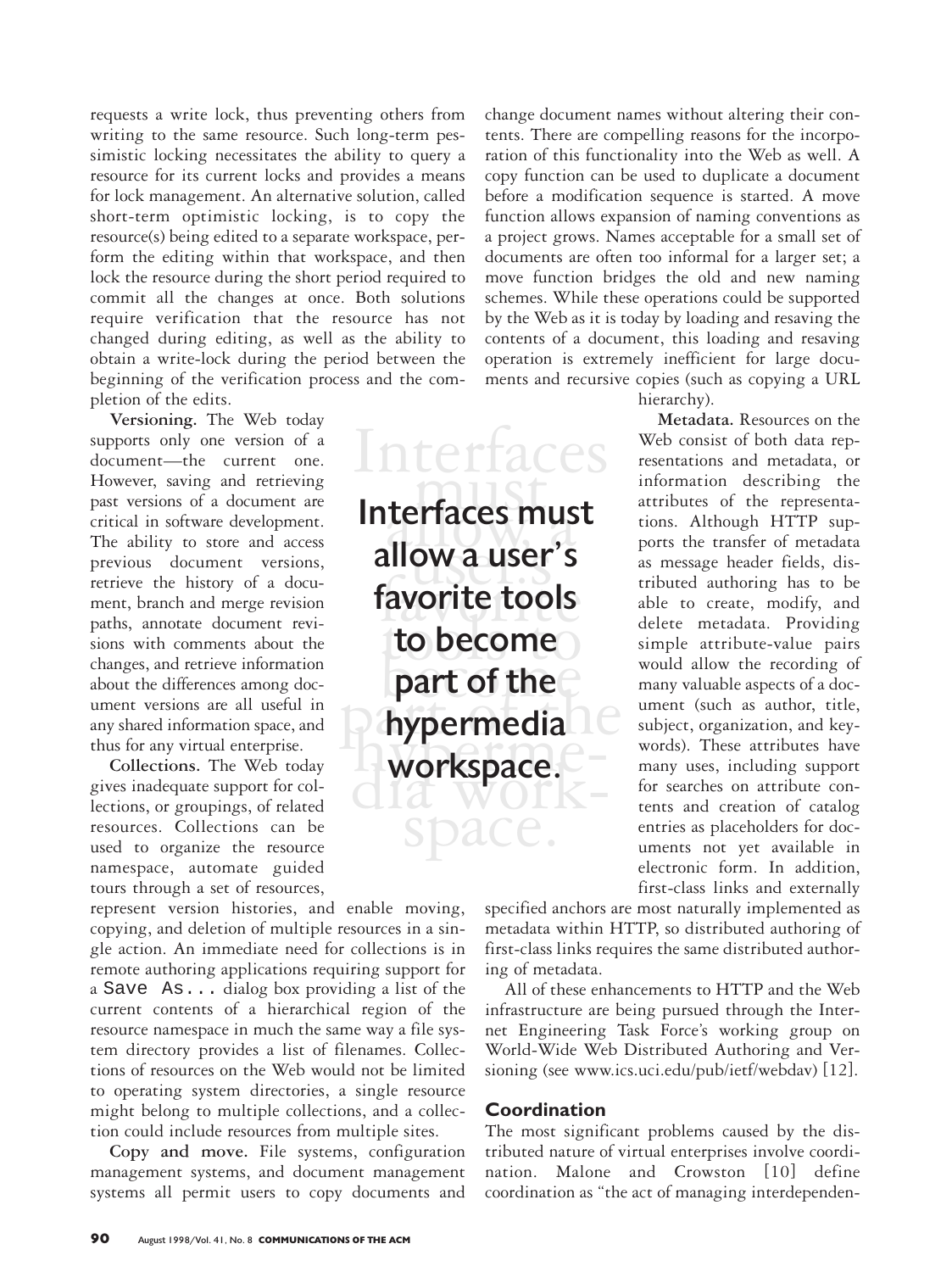cies between activities performed to achieve a goal." Because participants may not be in the same geographic location and may have working schedules that never overlap, people in virtual enterprises cannot observe and anticipate the factors that affect the interdependencies among tasks. A virtual enterprise typically lacks opportunities for informal conversations, like those in traditional organizations during coffee breaks and hallway exchanges, that help provide the big picture needed by employees and management alike to anticipate coordination problems. Likewise, the time cost in asking what everyone is working on (to avoid duplicated effort) may exceed the time it takes to simply perform the task at hand.

Coordination within a virtual enterprise is characterized by several modes:

- Matching resources, including people, equipment, and documents, with tasks and negotiating their roles within the tasks
- Forming and identifying constraints, responsibilities, deliverables, plans, and interdependencies
- Carrying out the process, including scheduling, handoff, and sharing of data
- Establishing completion criteria

These modes occur continuously throughout an enterprise, with many iterations and at varying levels of task granularity.

The Web supports limited coordination through provision of shared information spaces. But to fully participate in a virtual enterprise, people need to be able not only to exchange data but to negotiate the policies governing their collaboration. This negotiation requires a task-oriented view of the project, rather than just the data-oriented view provided by the Web. Virtual enterprises like the Apache Group generally use email lists and manually updated agendas to minimally support their coordination activities. Although we can build tools to support a task-oriented view, implementing these tools on top of the Web infrastructure first requires implementation of the improvements we've cited in this article.

Support for matching resources with tasks and for negotiating the roles within tasks requires distributed authoring and annotation capabilities. Although the Web supports distribution of readonly agendas, task and interest lists, and similar forms of organizational data, such data is useful for coordination only when it is kept up to date, mirroring the enterprise**'**s actual state. Keeping up in turn requires equal access and unfiltered input from those participating or desiring to participate in the tasks.

Formation and identification of constraints, responsibilities, deliverables, plans, and interdependencies requires the linking of people, tasks, processes, and the artifacts created by these processes. A hypermedia system can effectively model the interdependencies within a virtual enterprise but only if the resources used and created by the enterprise are represented as nodes within the hypermedia system. Although this type of modeling was part of Berners-Lee's original vision for how the Web would be used within organizations [2], the infrastructure to support it has been neglected. Hypermedia capabilities need to be equally available to formats other than HTML, with data-specific handlers for operating on those formats—implying the need for firstclass links and component-based client architectures. Likewise, accurate planning and identification of existing resources often require the continued visibility of older versions of artifacts and historical plans, explaining the need for the versioning of resources.

Support for execution of the process requires a flexible interaction model and hypermedia services unlimited by the traditional role of read-only browsers. Participants in the process cannot be expected to give up their favorite editors, compilers, debuggers, or analogous tools in exchange for an interface emasculated for the sake of genericness. Instead, interfaces must allow a user's favorite tools to become part of the hypermedia workspace.

Finally, establishing completion criteria requires notification services. Completion of an activity today can be indicated only by the appearance of a new link, creation of a new artifact, or some external notification mechanism, such as email. Other participants might obtain status information by polling for the existence of the artifact or link but become entangled in a "keep checking back" syndrome. With notification support built into the Web via remote link authoring and first-class links, an eventdriven, task-oriented model is possible; participants can be notified directly of key project events, as needed and when appropriate. Similar to the way some systems allow controlled exchanges by "granting the floor" to the current speaker, such events could be broadcast, synchronized, and scheduled to create policies for controlled information sharing between distributed sites.

### **Conclusion**

Just as the Web eliminated the barriers to personal publishing, virtual enterprises have the potential to eliminate many barriers between people working